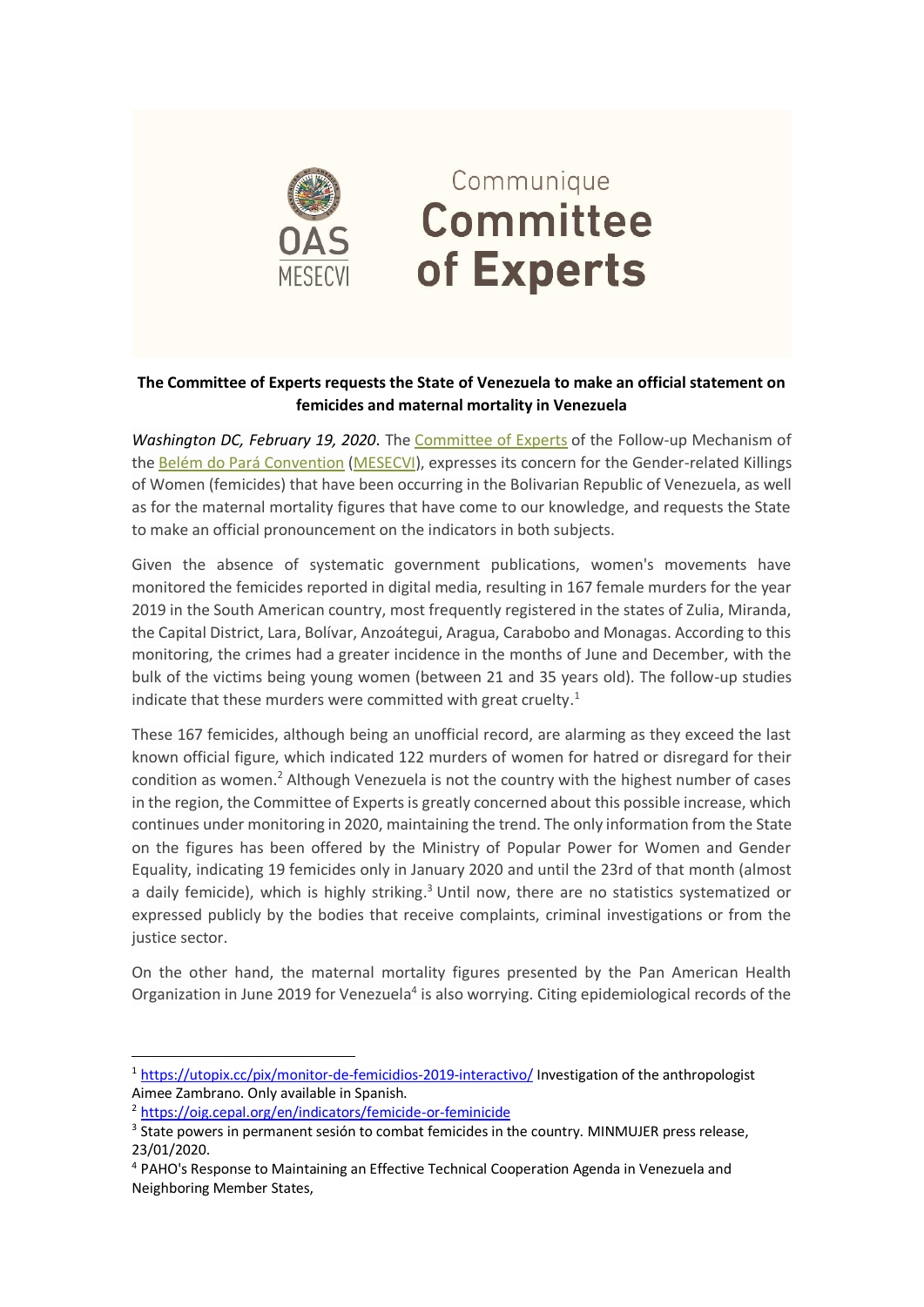State, this agency reported 190 maternal deaths only until April 6, 2019, with an average of 12 per week, 98.6% of them occurred within the hospital premises. In the absence of other statistics, unofficially, this data allows to estimate about 624 maternal deaths for the year under consideration.

According to the latest publications of the State in this regard, in 2015 there were 456 maternal deaths, which drastically increased in 2016 to 756. <sup>5</sup> Based on the estimation carried out, a high figure would be maintained for 2019, but it cannot be determined with accuracy as long as official statistics are not reported on the number of live births registered for these years, data necessary to establish the maternal mortality ratio in the country, according to international standards. This would contribute to establishing stronger public policies to eradicate this scourge, the right to information on official figures being an aspect demanded by women's movements before the authorities. The Committee has also received information from civil society organizations<sup>6</sup> reporting that, in the absence of other contraceptive methods, a single method of irreversible consequences would be offered as a contraceptive method.

It should be noted that the situation of healthcare for Venezuelan pregnant women, could be boosting their migration to neighboring countries. Women could be seeking better conditions for the time of delivery, at risk of suffering negative consequences in recipient countries, including xenophobia, trafficking, and the vulnerability of their status as migrant and woman. Venezuela has also become the country in the region whose indicator of maternal mortality has increased more considerably. 7

Therefore, and within the framework of the Venezuelan State's commitments to the Convention of Belém Do Pará,this Committee requests the authorities to: 1) make a statement including official statistics on femicide and maternal mortality; 2) publish regularly and systematically the figures related to women's rights, in order to design effective public policies; 3) prioritize actions that strengthen the competencies of the bodies that receive complaints; criminal investigations and justice, in order to adequately address cases of violence against women, in accordance with national legislation and the provisions of the Belem do Para Convention; 4) strengthen and prioritize, with sufficient resources and capacities, plans, programs and projects aimed at preventing, addressing, punishing and eradicating violence against women; 5) promote campaigns, training, raising-awareness and other actions for timely preventing and identifying cases in the communities; 6) guarantee the optimal conditions for pregnancy care, childbirth and postpartum in the health centers, eradicating any practice related to obstetric violence; 7) harmonize the emphasis that the State has placed on the humanization of childbirth and birth with the current reality of hospital care, in which the model of power exercise by health personnel continues to prevail, rather than respect to the rights of women; 8) Provide sufficient resources to the Health Sector, so that modern and safe contraceptive methods are provided to women.

[https://www.paho.org/hq/index.php?option=com\\_docman&view=download&alias=49139-ce164-inf-9](https://www.paho.org/hq/index.php?option=com_docman&view=download&alias=49139-ce164-inf-9-s-ops-cooperacion-venezuela&category_slug=164-comite-ejecutivo&Itemid=270&lang=en) [s-ops-cooperacion-venezuela&category\\_slug=164-comite-ejecutivo&Itemid=270&lang=en](https://www.paho.org/hq/index.php?option=com_docman&view=download&alias=49139-ce164-inf-9-s-ops-cooperacion-venezuela&category_slug=164-comite-ejecutivo&Itemid=270&lang=en)

<sup>5</sup> [https://es.scribd.com/document/347856274/Boletin-Epidemiologico-el-Ministerio-del-Poder-Popular](https://es.scribd.com/document/347856274/Boletin-Epidemiologico-el-Ministerio-del-Poder-Popular-para-la-Salud)[para-la-Salud](https://es.scribd.com/document/347856274/Boletin-Epidemiologico-el-Ministerio-del-Poder-Popular-para-la-Salud) Only available in Spanish

<sup>6</sup> Mujeres al Límite Magazine Caracas, 2019. Report elaborated by Coalición equivalencias en Acción (AVESA, Centro por la Justicia y la Paz. AC Mujeres en Línea y centro Hispanoamericano de la Mujer FREYA) Caracas, 2019. Available only in Spanish.

<sup>7</sup> <https://oig.cepal.org/en/indicadores/mortalidad-materna>